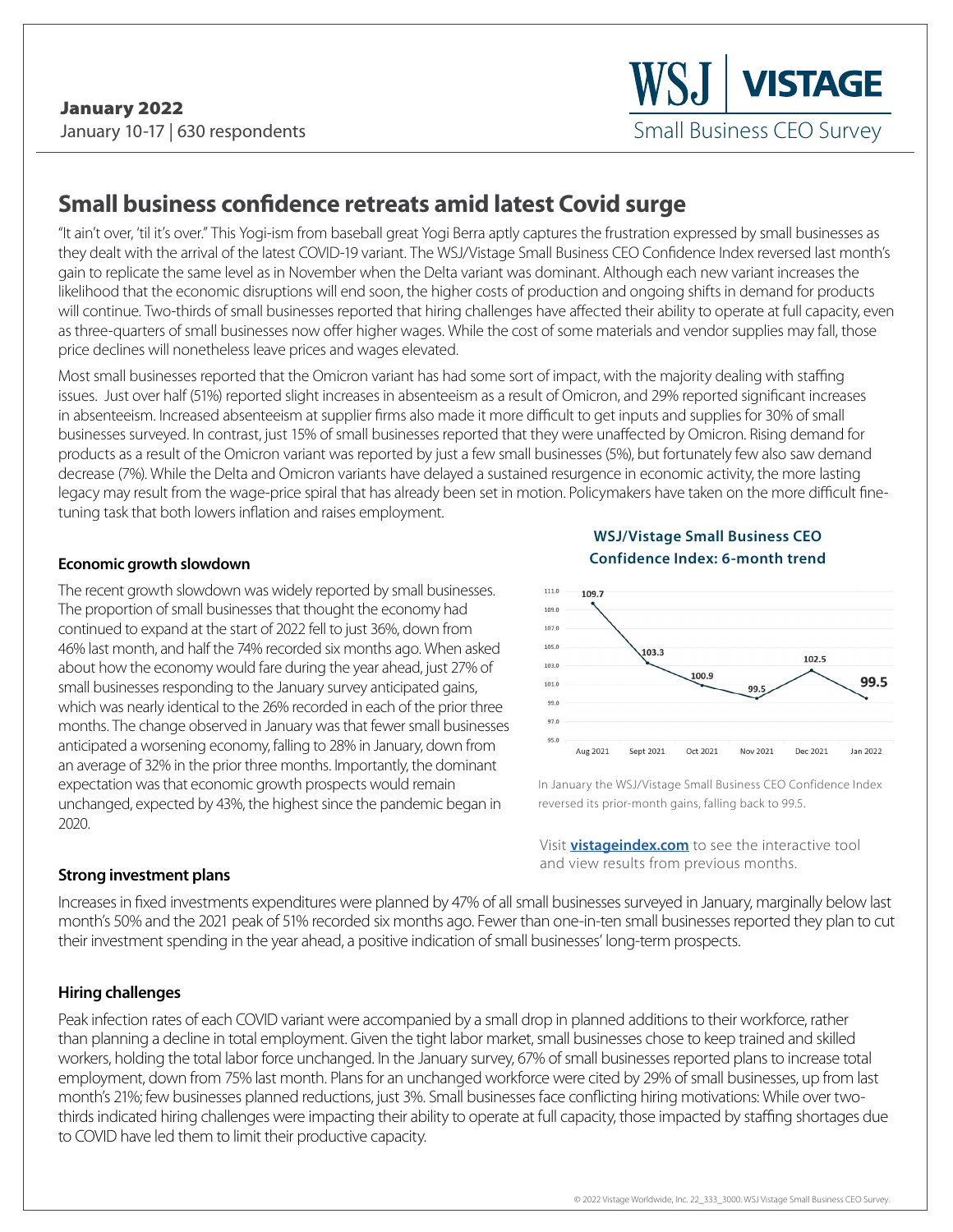#### **Revenue and profit expectations hold steady**

Total sales revenue was expected to increase by 72% of small businesses, barely below last month's 73%, although declining revenues were reported by 7%, up from 4% last month. These revenue expectations remain quite positive due in part to ongoing price hikes by small businesses. In contrast, higher profits were expected by 51% of small businesses, up from last month's 49% but well below the 2021 peak of 62% recorded in May. Importantly, 18% of small businesses anticipated reduced profits during 2022, up from 12% last year, although nowhere near the all-time peaks recorded in early 2020, which reached 59% during the economic shutdown during April.

#### – Analysis provided by Dr. Richard Curtin, University of Michigan

Source: January 2022 WSJ/Vistage Small Business CEO Confidence Index Survey n=630

| <b>Question</b> |                                                                                                                                                       | <b>Answer</b>           | <b>Respondents</b> |               |
|-----------------|-------------------------------------------------------------------------------------------------------------------------------------------------------|-------------------------|--------------------|---------------|
|                 |                                                                                                                                                       |                         | #                  | $\frac{9}{6}$ |
| 1.              | Compared with a year ago, have overall<br>economic conditions in the United States<br>improved, remained the same, or worsened?                       | Improved                | 224                | 36%           |
|                 |                                                                                                                                                       | Remained about the same | 207                | 33%           |
|                 |                                                                                                                                                       | Worsened                | 195                | 31%           |
|                 |                                                                                                                                                       | Don't know/No opinion   | $\overline{4}$     | 1%            |
|                 |                                                                                                                                                       |                         |                    |               |
| 2.              | During the next 12 months, do you expect<br>that the overall economic conditions in the<br>U.S. will be better, about the same, or worse<br>than now? | <b>Better</b>           | 169                | 27%           |
|                 |                                                                                                                                                       | About the same          | 271                | 43%           |
|                 |                                                                                                                                                       | Worse                   | 176                | 28%           |
|                 |                                                                                                                                                       | Don't know/No opinion   | 14                 | 2%            |
|                 |                                                                                                                                                       |                         |                    |               |
| 3.              | Do you anticipate that your firm's sales<br>revenues will increase, remain about the<br>same, or decrease during the next 12<br>months?               | Increase                | 456                | 72%           |
|                 |                                                                                                                                                       | Remain the same         | 125                | 20%           |
|                 |                                                                                                                                                       | Decrease                | 41                 | 7%            |
|                 |                                                                                                                                                       | Don't know/No opinion   | 8                  | $1\%$         |
|                 |                                                                                                                                                       |                         |                    |               |
| 4.              | Do you expect your firm's profitability to<br>improve, remain about the same, or worsen<br>during the next 12 months?                                 | Improve                 | 319                | 51%           |
|                 |                                                                                                                                                       | Remain the same         | 186                | 30%           |
|                 |                                                                                                                                                       | Worsen                  | 116                | 18%           |
|                 |                                                                                                                                                       | Don't know/No opinion   | 9                  | $1\%$         |
|                 |                                                                                                                                                       |                         |                    |               |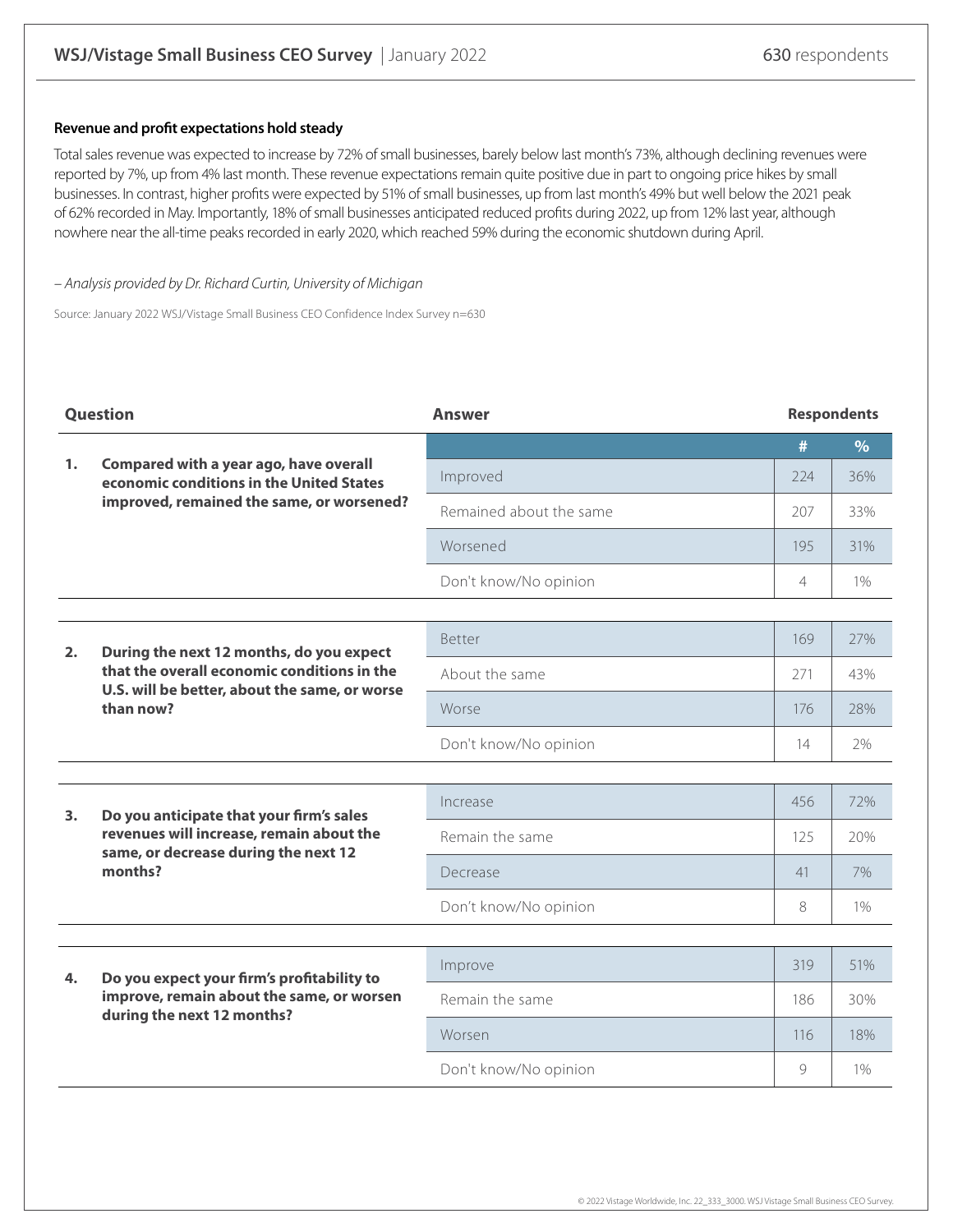|     | <b>Question</b>                                                                                                                | <b>Answer</b>                                   |     | <b>Respondents</b> |
|-----|--------------------------------------------------------------------------------------------------------------------------------|-------------------------------------------------|-----|--------------------|
| 5.  | Are your firm's total fixed investment                                                                                         |                                                 | #   | $\%$               |
|     | expenditures likely to increase, remain<br>about the same, or decrease during the next<br>12 months?                           | Increase                                        | 296 | 47%                |
|     |                                                                                                                                | Remain the same                                 | 260 | 41%                |
|     |                                                                                                                                | Decrease                                        | 58  | 9%                 |
|     |                                                                                                                                | Don't know/No opinion                           | 16  | 3%                 |
|     |                                                                                                                                |                                                 |     |                    |
| 6.  | Do you expect your firm's total number<br>of employees will increase, remain about<br>the same, or decrease during the next 12 | Increase                                        | 420 | 67%                |
|     |                                                                                                                                | Remain the same                                 | 183 | 29%                |
|     | months?                                                                                                                        | Decrease                                        | 19  | 3%                 |
|     |                                                                                                                                | Don't know/No opinion                           | 8   | 1%                 |
|     | Are hiring challenges impacting your ability<br>to operate your business at full capacity?                                     | Yes                                             | 426 | 68%                |
| 7.  |                                                                                                                                | No                                              | 203 | 32%                |
|     |                                                                                                                                |                                                 |     |                    |
| 8.  | Which best describes your supply chain?                                                                                        | No problem                                      | 170 | 27%                |
|     |                                                                                                                                | Getting worse                                   | 184 | 29%                |
|     |                                                                                                                                | Slowly getting better                           | 211 | 34%                |
|     |                                                                                                                                | Other                                           | 60  | 10%                |
|     | What is your biggest supply chain challenge?                                                                                   | Price of goods and materials                    | 93  | 24%                |
| 9.  |                                                                                                                                | Availability of inventory                       | 126 | 32%                |
|     |                                                                                                                                | Delivery/fulfillment time                       | 153 | 39%                |
|     |                                                                                                                                | Quality of goods and services received          | 5   | 1%                 |
|     |                                                                                                                                | Other                                           | 16  | 4%                 |
|     |                                                                                                                                |                                                 |     |                    |
| 10. | Which effects of inflation are you                                                                                             | Higher costs for raw materials and other inputs | 326 | 52%                |
|     | experiencing for your business?                                                                                                | Increased prices from vendors                   | 451 | 72%                |
|     |                                                                                                                                | Offering increased wages                        | 466 | 74%                |
|     |                                                                                                                                | Not experiencing effects from inflation         | 33  | 5%                 |
|     |                                                                                                                                | Other                                           | 14  | 2%                 |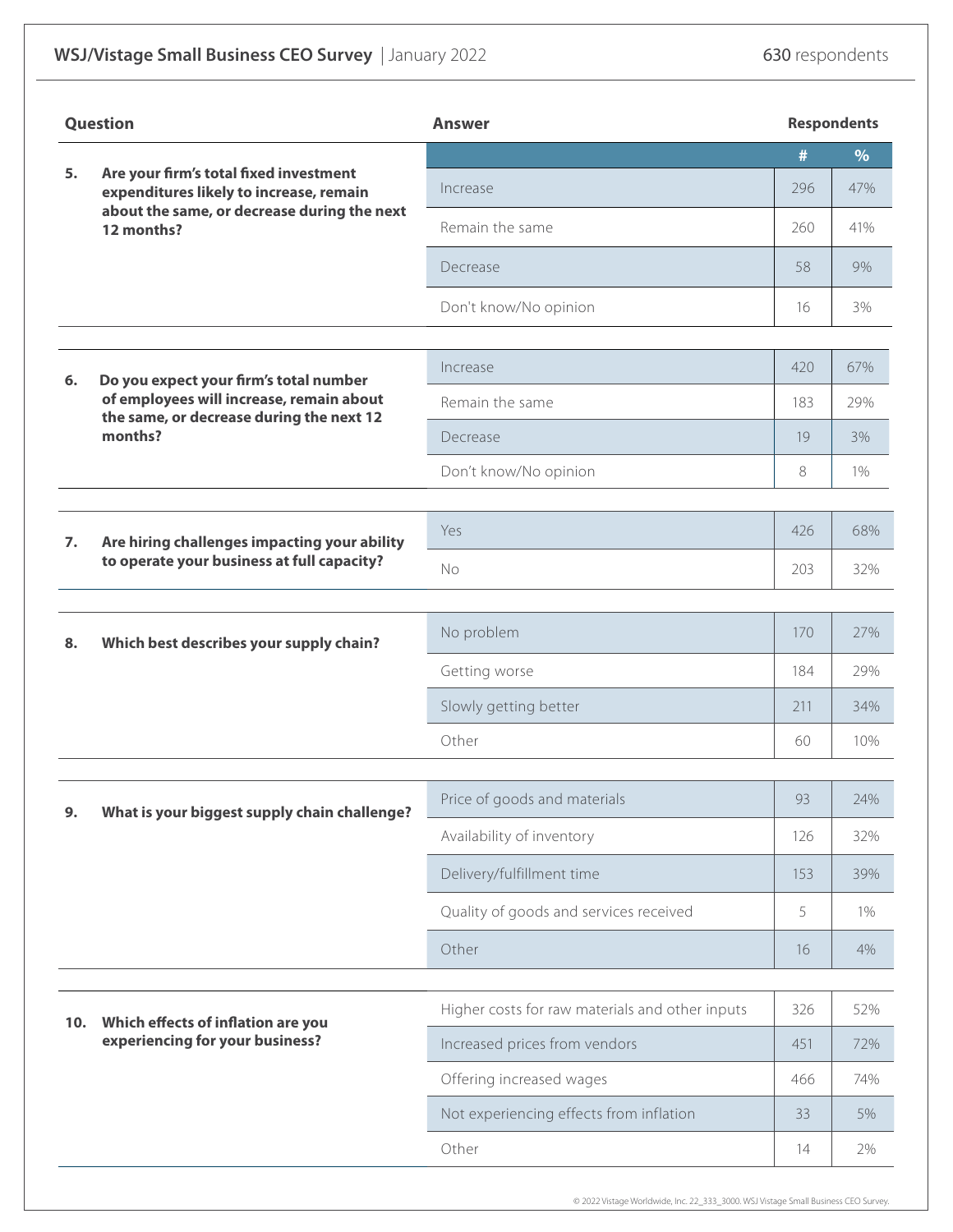|     | <b>Question</b>                                                                                                                   | <b>Answer</b>                                                                                                          |      | <b>Respondents</b> |
|-----|-----------------------------------------------------------------------------------------------------------------------------------|------------------------------------------------------------------------------------------------------------------------|------|--------------------|
| 11. |                                                                                                                                   |                                                                                                                        | $\#$ | $\%$               |
|     | Which COVID policies do you currently have<br>in place?                                                                           | Leveraging remote work                                                                                                 | 293  | 47%                |
|     |                                                                                                                                   | Requiring masks                                                                                                        | 258  | 41%                |
|     |                                                                                                                                   | Limiting capacity and contact in the workplace                                                                         | 218  | 35%                |
|     |                                                                                                                                   | Restricting business travel                                                                                            | 112  | 18%                |
|     |                                                                                                                                   | Requiring vaccines                                                                                                     | 95   | 15%                |
|     |                                                                                                                                   | Covid testing                                                                                                          | 93   | 15%                |
|     |                                                                                                                                   | None of the above                                                                                                      | 161  | 26%                |
|     |                                                                                                                                   | Other                                                                                                                  | 44   | 7%                 |
| 12. | Did the Omicron variant prompt a change<br>in COVID testing policies or the decision to<br>implement a workplace vaccine mandate? | Yes                                                                                                                    | 46   | 30%                |
|     |                                                                                                                                   | <b>No</b>                                                                                                              | 107  | 70%                |
|     | 13. How is the Omicron variant impacting your<br>business?                                                                        | Absenteeism is up slightly due to illness among<br>employees or their families                                         | 317  | 51%                |
|     |                                                                                                                                   | Absenteeism is up significantly due to illnesses<br>among employees or their families                                  | 182  | 29%                |
|     |                                                                                                                                   | Difficulties obtaining goods or services have<br>increased because of COVID impacts at suppliers,<br>vendors or others | 186  | 30%                |
|     |                                                                                                                                   | Demand has increased due to the rise in Omicron<br>cases                                                               | 33   | 5%                 |
|     |                                                                                                                                   | Demand has decreased due to the rise Omicron<br>cases                                                                  | 41   | 7%                 |
|     |                                                                                                                                   | No impact                                                                                                              | 91   | 15%                |
|     |                                                                                                                                   | Other                                                                                                                  | 26   | 4%                 |
| 14. | If COVID-related illnesses have impacted<br>staffing, what have you done in response?                                             | Reduced hours                                                                                                          | 15   | 4%                 |
|     |                                                                                                                                   | Temporarily closed a location or facility                                                                              | 18   | 4%                 |
|     |                                                                                                                                   | Operated at reduced capacity                                                                                           | 288  | 68%                |
|     |                                                                                                                                   | Turned away business                                                                                                   | 41   | 10%                |
|     |                                                                                                                                   | Other                                                                                                                  | 62   | 15%                |